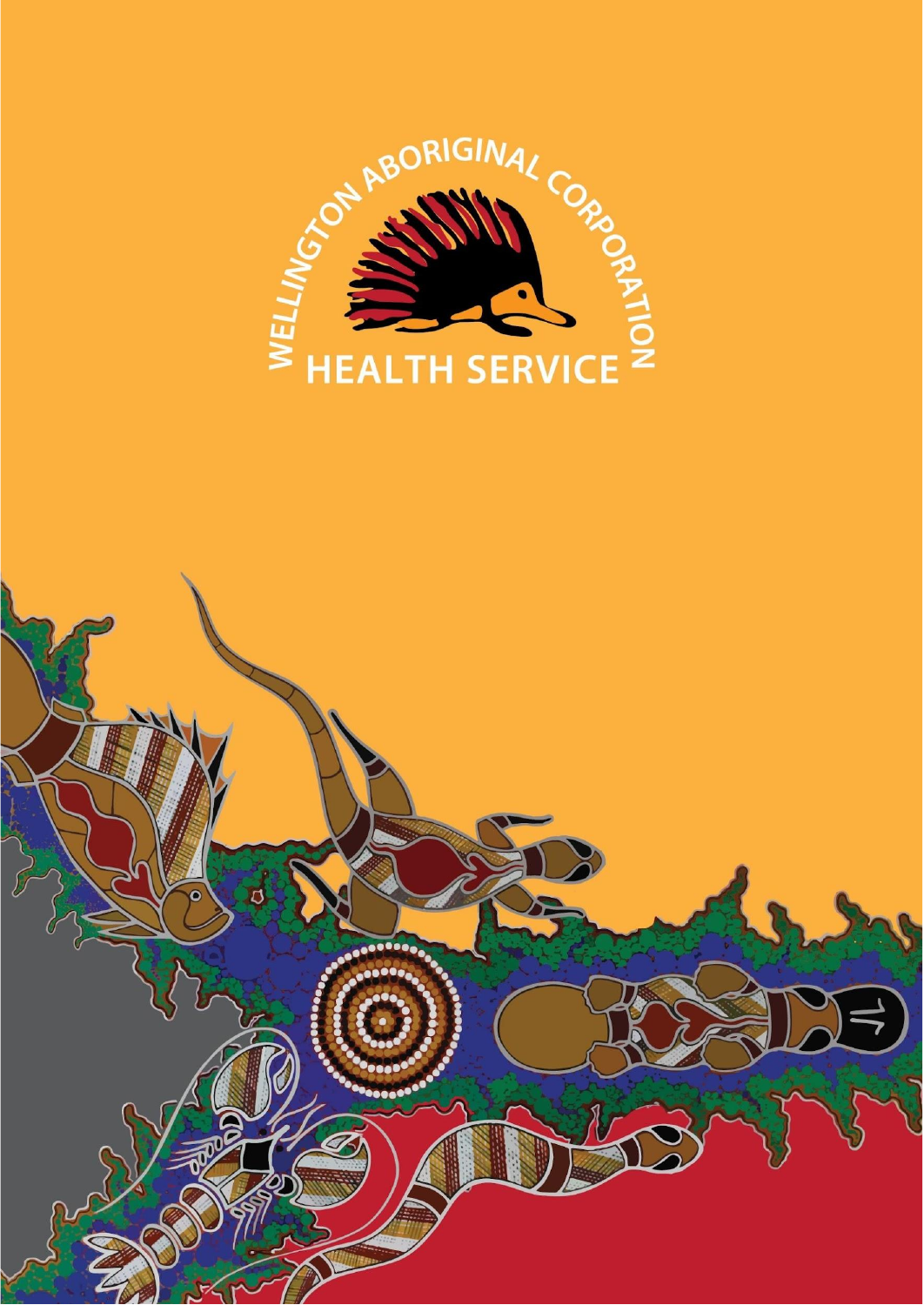# **Aboriginal Community and Therapy Support Worker - ACTT**

Wellington Aboriginal Corporation Health Service

#### Brisbane Street, Dubbo

### **POSITION DESCRIPTION**

**This position reports to:** Team Leader - Aboriginal Children's Therapy Team

This position is part of the Aboriginal Children's Therapy Team (ACTT)

### **Mandatory compliance requirements of the position:**

- 1. Drivers Licence
- 2. National Criminal Record Check
- 3. Working With Children Check

4. Immunisation Record; Including evidence of Health Worker Vaccinations (DTP, Hep B, MMR, Varicella, Annual Influenza, COVID-19)

### **Qualifications & experience:**

# **Essential Criteria**

• Relevant qualification in Aboriginal Primary Health Care/ Education and / or Community Services or equivalent experience

• Demonstrated experience working with Aboriginal children and families in health, community services or child related employment.

• Awareness of and sensitive to Aboriginal culture and history, and current issues affecting the lives of Aboriginal people.

• Ability to work unsupervised and/or as part of a multi-disciplinary team

• Demonstrated time management, organisational and problem solving skills

• Demonstrated high level of communication skills (verbal & written) including negotiation and advocacy skills and the ability to communicate with local Aboriginal families, Local health, Education and family support services.

• Demonstrated experience in the utilisation of Microsoft Office programs.

# **Desirable Criteria**

• Demonstrated previous experience working as an Allied Health Therapy Aide or in

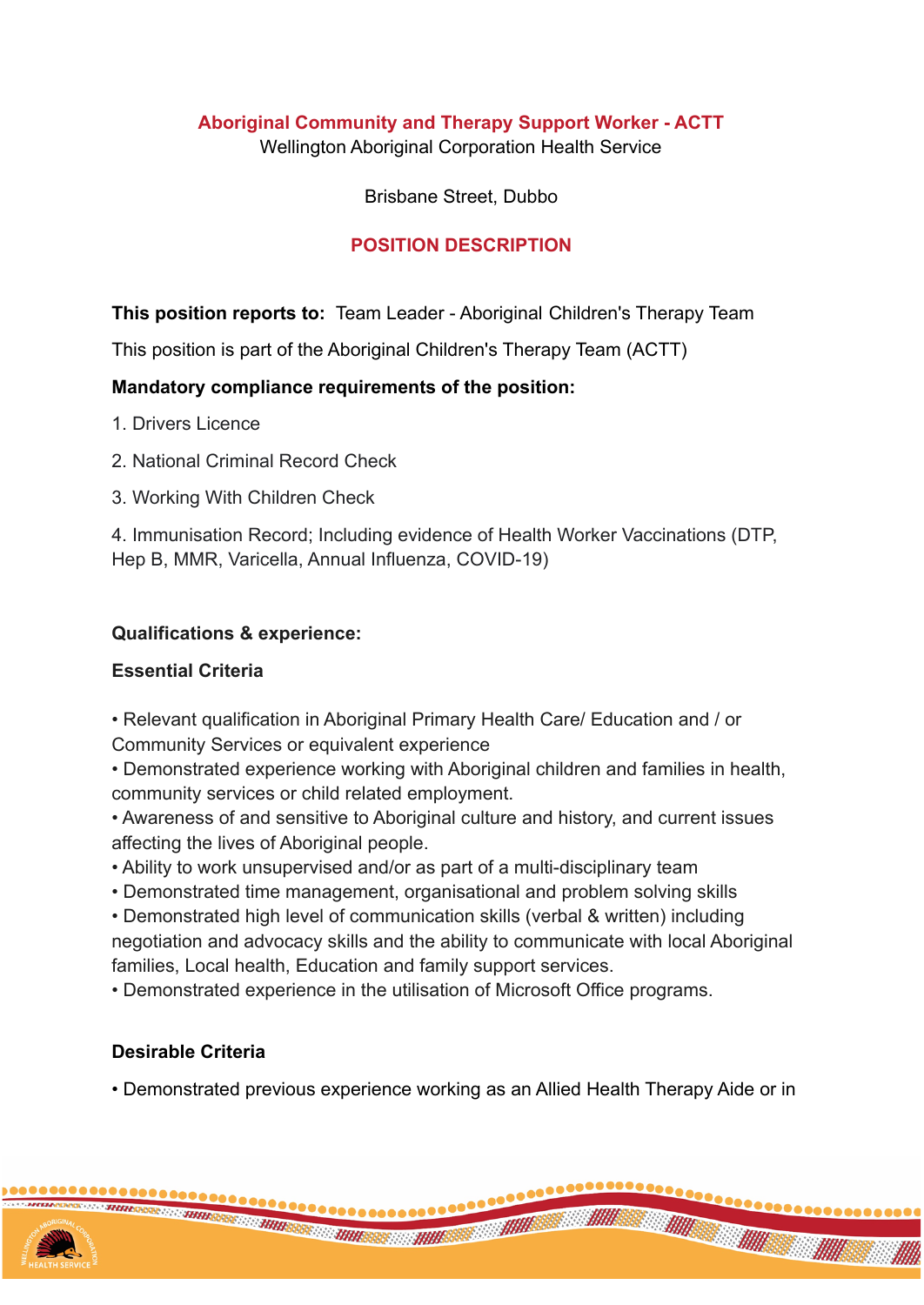a similar role

### **Key Duties**

• Work as part of a multi-disciplinary team to support, advocate and liaise with children and their families from Dubbo who have been referred to ACTT

• Build awareness and identify family strengths and vulnerabilities and tailor ongoing individual support for families referred to the ACTT

• Develop networking partnerships with health, education and family support services to support families in establishing or re-establishing community networks to improve child outcomes

• Promote ACTT services as culturally appropriate and accessible for the local Aboriginal community

• Liaise with a variety of allied Government and Non-Government agencies and organisations in a manner that assists and supports the ACTT service model. For example schools and preschools

• Complete intake assessments & follow up tasks for clients

• Manage client lists, home visits, transport and case planning meetings in culturally appropriate ways

• Attend appointments with families and clients for support, as required

- Assist clinicians with Outreach Groups and Screening of clients
- Complete individual programs with clients under the direction of the managing clinician
- Provide feedback to the managing clinician regarding the client's progress
- Provide clinical administration support to clinicians
- Assist with the maintenance and hygiene status of equipment ie cleaning toys
- Create new resources either for clinical or administrative support purposes

• Maintain and report accurate client data, including accurate and timely client record entries, referrals, waiting lists, caseload, appointments, documentation including phone and email correspondence

• Work within strict confidentiality guidelines, ensuring all personnel and/or client information is kept secure

• Participate in the process of regular supervision, performance appraisal and performance management

• Attend and participate in all required meetings of ACTT, WACHS and service partners

- Participate in accreditation activities
- Adhere to all WACHS policies and procedures

• Demonstrated knowledge and understanding of, respect for and compliance with culturally appropriate ways of working with Aboriginal individuals, families and communities

**THE CONTRACTOR**